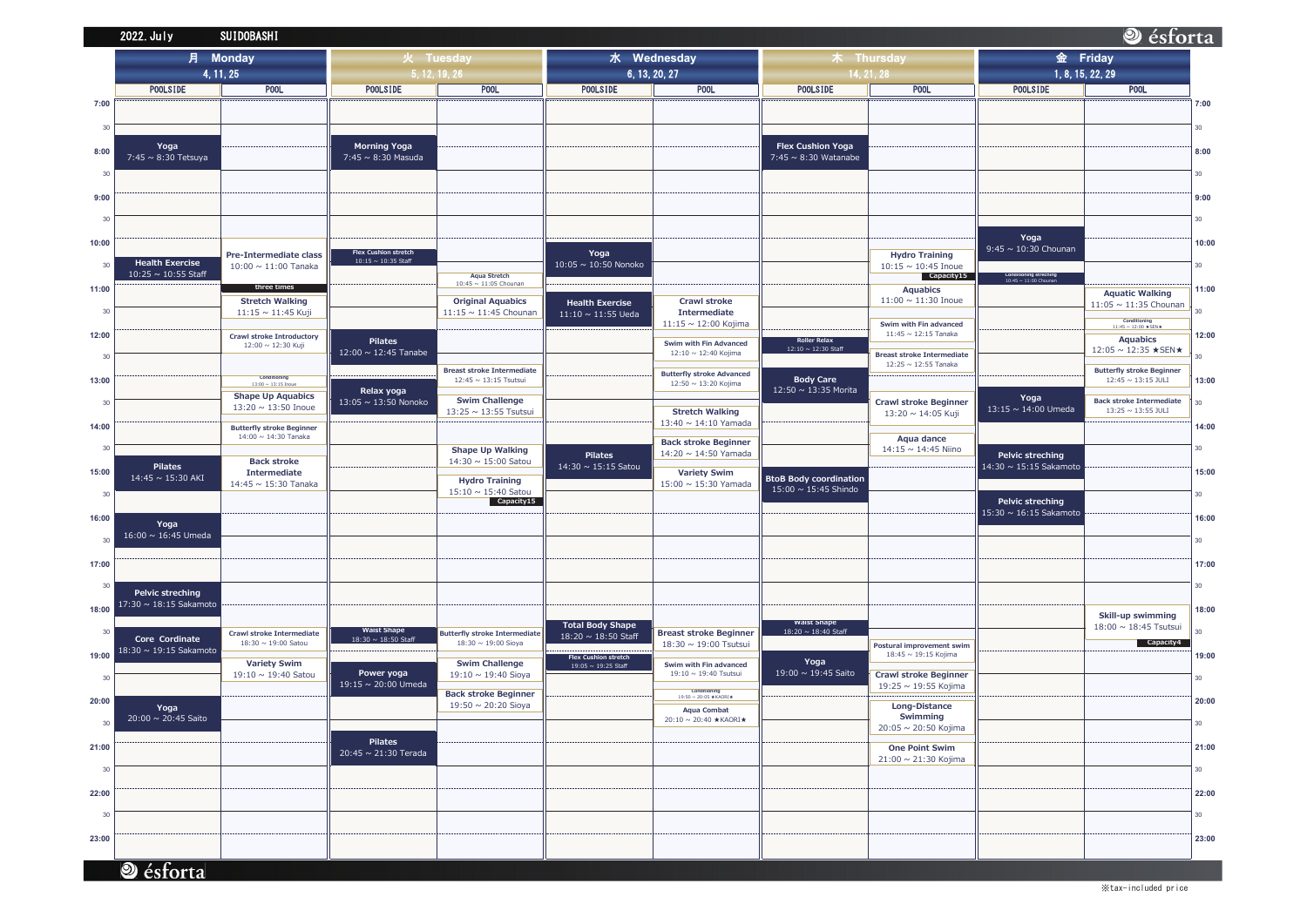|       | 2022. July                                 | SUIDOBASHI                                                 |                                                    |                                                       |          |             |
|-------|--------------------------------------------|------------------------------------------------------------|----------------------------------------------------|-------------------------------------------------------|----------|-------------|
|       | 土 Saturday<br>2, 9, 16, 23, 30             |                                                            | 3, 10, 17, 24, 31                                  | <b>日</b> Sunday                                       |          |             |
|       | <b>POOLSIDE</b>                            | <b>POOL</b>                                                | <b>POOLSIDE</b>                                    | <b>POOL</b>                                           |          |             |
| 7:00  |                                            |                                                            |                                                    |                                                       |          |             |
|       |                                            |                                                            |                                                    |                                                       |          |             |
| 30    |                                            |                                                            |                                                    |                                                       |          |             |
| 8:00  |                                            |                                                            |                                                    |                                                       |          |             |
| 30    |                                            |                                                            |                                                    |                                                       |          |             |
| 9:00  |                                            |                                                            |                                                    |                                                       |          |             |
|       |                                            |                                                            |                                                    |                                                       |          |             |
| 30    |                                            |                                                            |                                                    |                                                       |          |             |
| 10:00 | <b>Relax Yoga</b>                          | <b>Breast stroke Beginner</b><br>$10:00 \sim 10:30$ Yamada |                                                    | <b>Aquabics</b>                                       |          |             |
| 30    | 10:05 $\sim$ 10:50 Narimatsu               |                                                            |                                                    | $10:00 \sim 10:45$ ★TAM★                              |          |             |
| 11:00 |                                            | <b>Butterfly stroke</b><br><b>Intermediate</b>             |                                                    | <b>Breast stroke</b>                                  | $\equiv$ |             |
|       | <b>Body Care</b>                           | 10:45 ~ 11:30 Mori                                         | Yoga<br>11:00 ~ 11:45 Saito                        | <b>Intermediate</b>                                   |          |             |
| 30    | 11:15 ~ 12:00 Morita                       | Swim with Fin beginner                                     |                                                    | 11:00 ~ 11:45 Hitomin                                 |          |             |
| 12:00 |                                            | 11:40 ~ 12:10 Mori                                         | <b>Wave Stretching</b><br>12:05 ~ 12:25 Staff      | <b>Crawl stroke Beginner</b><br>12:00 ~ 12:30 Hitomin |          | Pay Program |
| 30    |                                            |                                                            |                                                    |                                                       |          |             |
| 13:00 |                                            |                                                            | Yoga                                               |                                                       |          |             |
|       |                                            | <b>Aquabics</b><br>13:00 ~ 13:45 Kuji                      | 12:45 ~ 13:30 mika                                 |                                                       |          |             |
| 30    |                                            |                                                            |                                                    |                                                       |          |             |
| 14:00 | <b>ViPR Workout</b><br>14:00 ~ 14:20 Staff | <b>Back stroke Beginner</b>                                | <b>Total Body Shape</b><br>14:00 ~ 14:30 Staff     | <b>Back stroke</b><br><b>Intermediate</b>             |          |             |
| 30    |                                            | 14:00 ~ 14:45 Kuji                                         |                                                    | 14:00 ~ 14:45 Tanaka                                  |          |             |
| 15:00 |                                            | Swim with Fin beginner                                     |                                                    | Swim with Fin advanced                                |          |             |
|       | Grid & Stretch                             | $15:00 \sim 15:30$ Yamada                                  | <b>Flex Cushion Yoga</b><br>15:00 ~ 15:45 Watanabe | 14:55 ~ 15:25 Tanaka                                  |          |             |
| 30    | 15:30 ~ 15:50 Staff                        |                                                            |                                                    |                                                       |          |             |
| 16:00 | <b>Waist Shape</b>                         |                                                            | <b>Flex Cushion Yoga</b>                           |                                                       |          |             |
| 30    | 16:10 ~ 16:30 Staff                        |                                                            | 16:05 ~ 16:50 Watanabe                             |                                                       |          |             |
| 17:00 |                                            | <b>Master's swim</b><br>16:30 ~ 17:30 Tsutsui              |                                                    |                                                       |          |             |
|       |                                            | Capacity12                                                 |                                                    |                                                       |          |             |
| 30    |                                            |                                                            |                                                    |                                                       |          |             |
| 18:00 | Yoga<br>17:45 ~ 18:30 Narimatsu            |                                                            |                                                    |                                                       |          | és          |
| 30    |                                            |                                                            |                                                    |                                                       |          |             |
| 19:00 |                                            |                                                            |                                                    |                                                       | C111     |             |

|                                | Please book a lesson from        |  |  |
|--------------------------------|----------------------------------|--|--|
| $\blacktriangleright$ Capacity | application.                     |  |  |
| <b>POOL SIDE: 8</b>            | Reservations can only be made by |  |  |
| POOL (swim) : 8                | the person.                      |  |  |
| POOL (other) : 16              | Reservations can be made 3 hours |  |  |
|                                | before the program starts.       |  |  |
|                                |                                  |  |  |



TEL/03-3292-0911



**D**ésforta

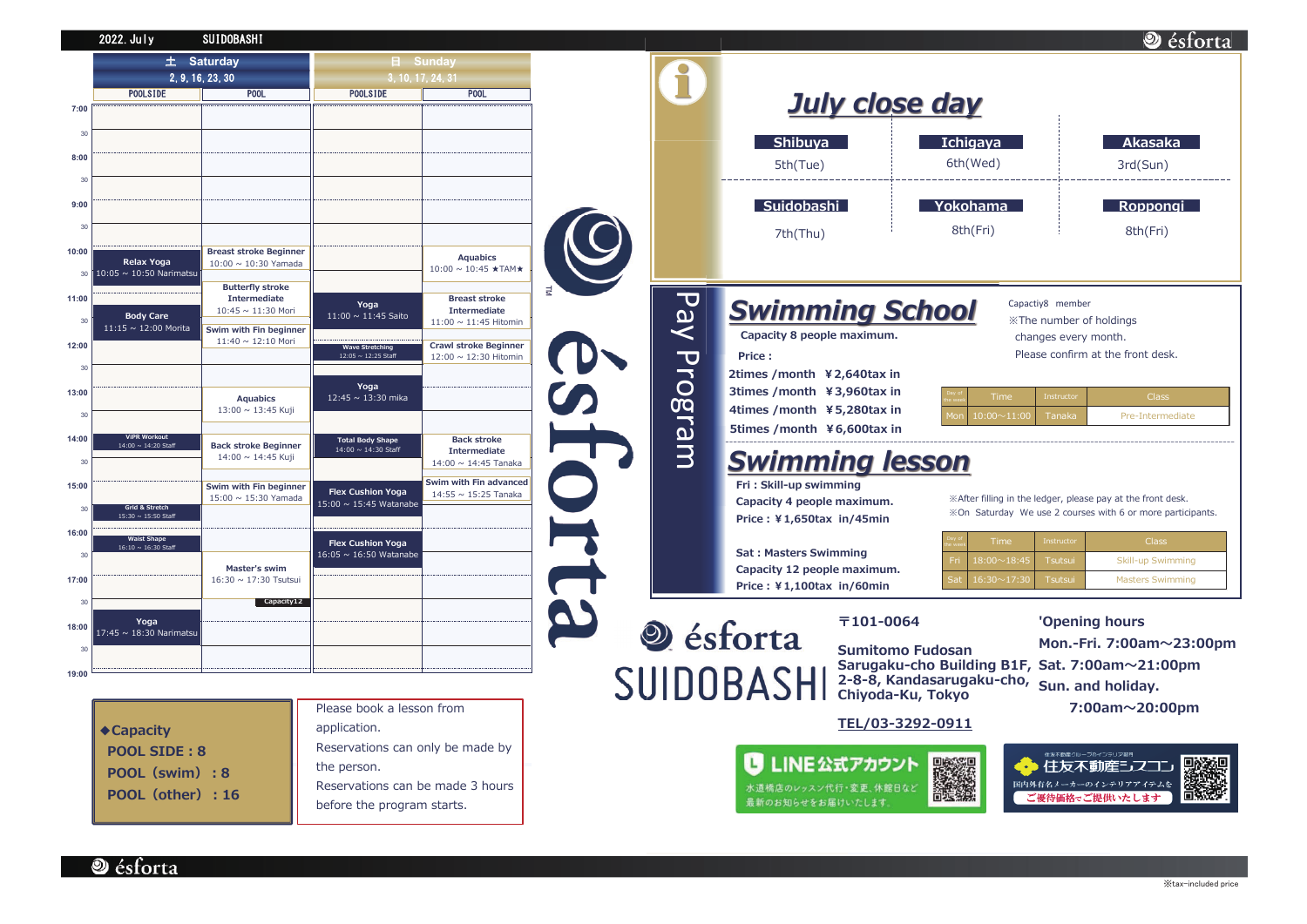|       | 2022. June                               | <b>SUIDOBASHI</b>                                        |                                                    |                                                         |                                            |                                                      |                                           |                                        |  |
|-------|------------------------------------------|----------------------------------------------------------|----------------------------------------------------|---------------------------------------------------------|--------------------------------------------|------------------------------------------------------|-------------------------------------------|----------------------------------------|--|
|       | <b>Monday</b><br>月                       |                                                          | 火 Tuesday                                          |                                                         | 水 Wednesday                                |                                                      | 木 Thursday                                |                                        |  |
|       | 6, 13, 20, 27                            |                                                          |                                                    | 14, 21, 28                                              | 1, 8, 15, 22, 29                           |                                                      | 2, 9, 16, 23, 30                          |                                        |  |
|       | <b>POOLSIDE</b>                          | POOL                                                     | <b>POOLSIDE</b>                                    | P <sub>00</sub> L                                       | <b>POOLSIDE</b>                            | POOL                                                 | <b>POOLSIDE</b>                           | POOL                                   |  |
| 7:00  |                                          |                                                          |                                                    |                                                         |                                            |                                                      |                                           |                                        |  |
| 30    |                                          |                                                          |                                                    |                                                         |                                            |                                                      |                                           |                                        |  |
|       | Yoga                                     |                                                          | <b>Morning Yoga</b>                                |                                                         |                                            |                                                      | <b>Flex Cushion Yoga</b>                  |                                        |  |
| 8:00  | 7:45 ~ 8:30 Tetsuya                      |                                                          | 7:45 ~ 8:30 Masuda                                 |                                                         |                                            |                                                      | 7:45 $\sim$ 8:30 Watanabe                 |                                        |  |
| 30    |                                          |                                                          |                                                    |                                                         |                                            |                                                      |                                           |                                        |  |
| 9:00  |                                          |                                                          |                                                    |                                                         |                                            |                                                      |                                           |                                        |  |
|       |                                          |                                                          |                                                    |                                                         |                                            |                                                      |                                           |                                        |  |
| 30    |                                          |                                                          |                                                    |                                                         |                                            |                                                      |                                           |                                        |  |
| 10:00 |                                          |                                                          |                                                    |                                                         |                                            |                                                      |                                           |                                        |  |
|       | <b>Health Exercise</b>                   | Pre-Intermediate class                                   | <b>Flex Cushion stretch</b><br>10:15 ~ 10:35 Staff |                                                         | Yoga                                       |                                                      |                                           | <b>Hydro Training</b>                  |  |
| 30    | $10:25 \sim 10:55$ Staff                 | $10:00 \sim 11:00$ Tanaka                                |                                                    | <b>Aqua Stretch</b>                                     | 10:05 ~ 10:50 Nonoko                       |                                                      |                                           | $10:15 \sim 10:45$ Inoue<br>Capacity15 |  |
| 11:00 |                                          | four times                                               |                                                    | 10:45 ~ 11:05 Chounan                                   |                                            |                                                      |                                           | <b>Aquabics</b>                        |  |
| 30    |                                          | <b>Stretch Walking</b>                                   |                                                    | <b>Original Aquabics</b><br>11:15 $\sim$ 11:45 Chounan  | <b>Health Exercise</b>                     | <b>Breast stroke</b><br><b>Intermediate</b>          |                                           | $11:00 \sim 11:30$ Inoue               |  |
|       |                                          | 11:15 ~ 11:45 Kuji                                       |                                                    |                                                         | $11:10 \sim 11:55$ Ueda                    | 11:15 ~ 12:00 Kojima                                 |                                           | Swim with Fin advanced                 |  |
| 12:00 |                                          | <b>Crawl stroke Introductory</b><br>12:00 ~ 12:30 Kuji   | <b>Pilates</b>                                     |                                                         |                                            | Swim with Fin Advanced                               | <b>Roller Relax</b>                       | $11:45 \sim 12:15$ Tanaka              |  |
| 30    |                                          |                                                          | 12:00 ~ 12:45 Tanabe                               |                                                         |                                            | 12:10 ~ 12:40 Kojima                                 | 12:10 ~ 12:30 Staff                       | <b>Back stroke Intermediate</b>        |  |
|       |                                          | Conditioning                                             |                                                    | <b>Back stroke Intermediate</b>                         |                                            | <b>Crawl stroke Advanced</b>                         | <b>Body Care</b>                          | 12:25 ~ 12:55 Tanaka                   |  |
| 13:00 |                                          | $13:00 \sim 13:15$ Inoue                                 | Relax yoga                                         | 12:45 ~ 13:15 Tsutsui                                   |                                            | 12:50 ~ 13:20 Kojima                                 | 12:50 ~ 13:35 Morita                      |                                        |  |
| 30    |                                          | <b>Shape Up Aquabics</b><br>13:20 $\sim$ 13:50 Inoue     | 13:05 ~ 13:50 Nonoko                               | <b>Swim Challenge</b><br>13:25 ~ 13:55 Tsutsui          |                                            | <b>Stretch Walking</b>                               |                                           | <b>Breast stroke Beginner</b>          |  |
| 14:00 |                                          | <b>Crawl stroke Beginner</b>                             |                                                    |                                                         |                                            | 13:40 $\sim$ 14:10 Yamada                            |                                           | 13:20 ~ 14:05 Kuji                     |  |
|       |                                          | 14:00 ~ 14:30 Tanaka                                     |                                                    |                                                         |                                            | <b>Butterfly stroke Beginner</b>                     |                                           | Aqua dance                             |  |
| 30    |                                          | <b>Butterfly stroke</b>                                  |                                                    | <b>Shape Up Walking</b><br>14:30 ~ 15:00 Satou          | <b>Pilates</b>                             | 14:20 ~ 14:50 Yamada                                 |                                           | 14:15 ~ 14:45 Niino                    |  |
| 15:00 | <b>Pilates</b><br>$14:45 \sim 15:30$ AKI | <b>Intermediate</b>                                      |                                                    |                                                         | 14:30 ~ 15:15 Satou                        | <b>Variety Swim</b>                                  | <b>BtoB Body coordination</b>             |                                        |  |
| 30    |                                          | 14:45 ~ 15:30 Tanaka                                     |                                                    | <b>Hydro Training</b><br>$15:10 \sim 15:40$ Satou       |                                            | 15:00 ~ 15:30 Yamada                                 | 15:00 ~ 15:45 Shindo                      |                                        |  |
|       |                                          |                                                          |                                                    | Capacity15                                              |                                            |                                                      |                                           |                                        |  |
| 16:00 | Yoga                                     |                                                          |                                                    |                                                         |                                            |                                                      |                                           |                                        |  |
| 30    | 16:00 ~ 16:45 Umeda                      |                                                          |                                                    |                                                         |                                            |                                                      |                                           |                                        |  |
| 17:00 |                                          |                                                          |                                                    |                                                         |                                            |                                                      |                                           |                                        |  |
|       |                                          |                                                          |                                                    |                                                         |                                            |                                                      |                                           |                                        |  |
| 30    | <b>Pelvic streching</b>                  |                                                          |                                                    |                                                         |                                            |                                                      |                                           |                                        |  |
| 18:00 | 17:30 ~ 18:15 Sakamoto                   |                                                          |                                                    |                                                         |                                            |                                                      |                                           |                                        |  |
| 30    |                                          |                                                          | <b>Waist Shape</b>                                 |                                                         | <b>Total Body Shape</b>                    |                                                      | <b>Waist Shape</b><br>18:20 ~ 18:40 Staff |                                        |  |
|       | Core Cordinate                           | <b>Breast stroke Intermediate</b><br>18:30 ~ 19:00 Satou | 18:30 ~ 18:50 Staff                                | <b>Crawl stroke Intermediate</b><br>18:30 ~ 19:00 Sioya | 18:20 ~ 18:50 Staff                        | <b>Back stroke Beginner</b><br>18:30 ~ 19:00 Tsutsui |                                           | Postural improvement swim              |  |
| 19:00 | 18:30 ~ 19:15 Sakamoto                   | <b>Variety Swim</b>                                      |                                                    | <b>Swim Challenge</b>                                   | <b>Roller Relax</b><br>19:05 ~ 19:25 Staff | Swim with Fin advanced                               | Yoga                                      | 18:45 ~ 19:15 Kojima                   |  |
| 30    |                                          | 19:10 ~ 19:40 Satou                                      | Power yoga                                         | 19:10 $\sim$ 19:40 Sioya                                |                                            | 19:10 ~ 19:40 Tsutsui                                | 19:00 ~ 19:45 Saito                       | <b>Breast stroke Beginner</b>          |  |
|       |                                          | Swim with Fin course                                     | 19:15 ~ 20:00 Umeda                                | <b>Butterfly stroke Beginner</b>                        |                                            | Conditioning<br>19:50 ~ 20:05 * KAORI *              |                                           | 19:25 ~ 19:55 Kojima                   |  |
| 20:00 | Yoga                                     | $19:50 \sim 20:10$                                       |                                                    | 19:50 ~ 20:20 Sioya                                     |                                            | <b>Aqua Combat</b>                                   |                                           | <b>Long-Distance</b>                   |  |
| 30    | 20:00 ~ 20:45 Saito                      | $20:15 \sim 20:35$<br>Capacity3                          |                                                    |                                                         |                                            | 20:10 ~ 20:40 ★KAORI                                 |                                           | Swimming<br>20:05 ~ 20:50 Kojima       |  |
| 21:00 |                                          | Jacuzzi aroma stretch                                    | <b>Pilates</b>                                     |                                                         |                                            |                                                      |                                           | <b>One Point Swim</b>                  |  |
|       |                                          | $21:00 \sim 21:15$ Satou                                 | 20:45 ~ 21:30 Terada                               |                                                         |                                            |                                                      |                                           | 21:00 ~ 21:30 Kojima                   |  |
| 30    |                                          |                                                          |                                                    |                                                         |                                            |                                                      |                                           |                                        |  |
| 22:00 |                                          |                                                          |                                                    |                                                         |                                            |                                                      |                                           |                                        |  |
| 30    |                                          |                                                          |                                                    |                                                         |                                            |                                                      |                                           |                                        |  |
|       |                                          |                                                          |                                                    |                                                         |                                            |                                                      |                                           |                                        |  |
| 23:00 |                                          |                                                          |                                                    |                                                         |                                            |                                                      |                                           |                                        |  |
|       |                                          |                                                          |                                                    |                                                         |                                            |                                                      |                                           |                                        |  |
|       | ésforta                                  |                                                          |                                                    |                                                         |                                            |                                                      |                                           |                                        |  |

## Sesforta 金 Friday 3, 10, 17, 24 **POOLSIDE POOL**  $7:00$  $30<sup>°</sup>$  $8:00$  $30<sup>°</sup>$  $9:00$  $30$ Yoga  $10:00$ 9:45 ~  $10:30$  Chounan  $30<sub>o</sub>$ Conditioning streching<br>10:45 ~ 11:00 Chounan  $11:00$ **Aquatic Walking**  $11:05 \sim 11:35$  Chounan  $30$ Conditioning<br>11:45 ~ 12:00  $\star$  SEN $\star$  $12:00$ Aquabics 12:05 ~ 12:35  $\star$  SEN  $\star$  $30<sup>°</sup>$ **Crawl stroke Beginner**  $12:45 \sim 13:15 \; \text{JULI}$ 13:00 Yoga Butterfly stroke Intermediate  $30$ <br>13:25 ~ 13:55 JULI  $13:15 \sim 14:00$  Umeda  $14:00$  $30<sup>°</sup>$ Pelvic streching 14:30 ~ 15:15 Sakamoto 15:00  $30\,$ Pelvic streching  $15:30 \sim 16:15$  Sakamoto  $16:00$  $30<sup>°</sup>$ 17:00  $30<sup>°</sup>$  $18:00$ **Skill-up swimming**<br> $18:00 \sim 18:45$  Tsutsui  $30<sup>°</sup>$  $\overline{\phantom{a}}$  Capacity4  $19:00$  $30<sup>°</sup>$  $20:00$  $30$ 21:00  $30<sup>°</sup>$ 22:00  $30<sub>o</sub>$ 23:00